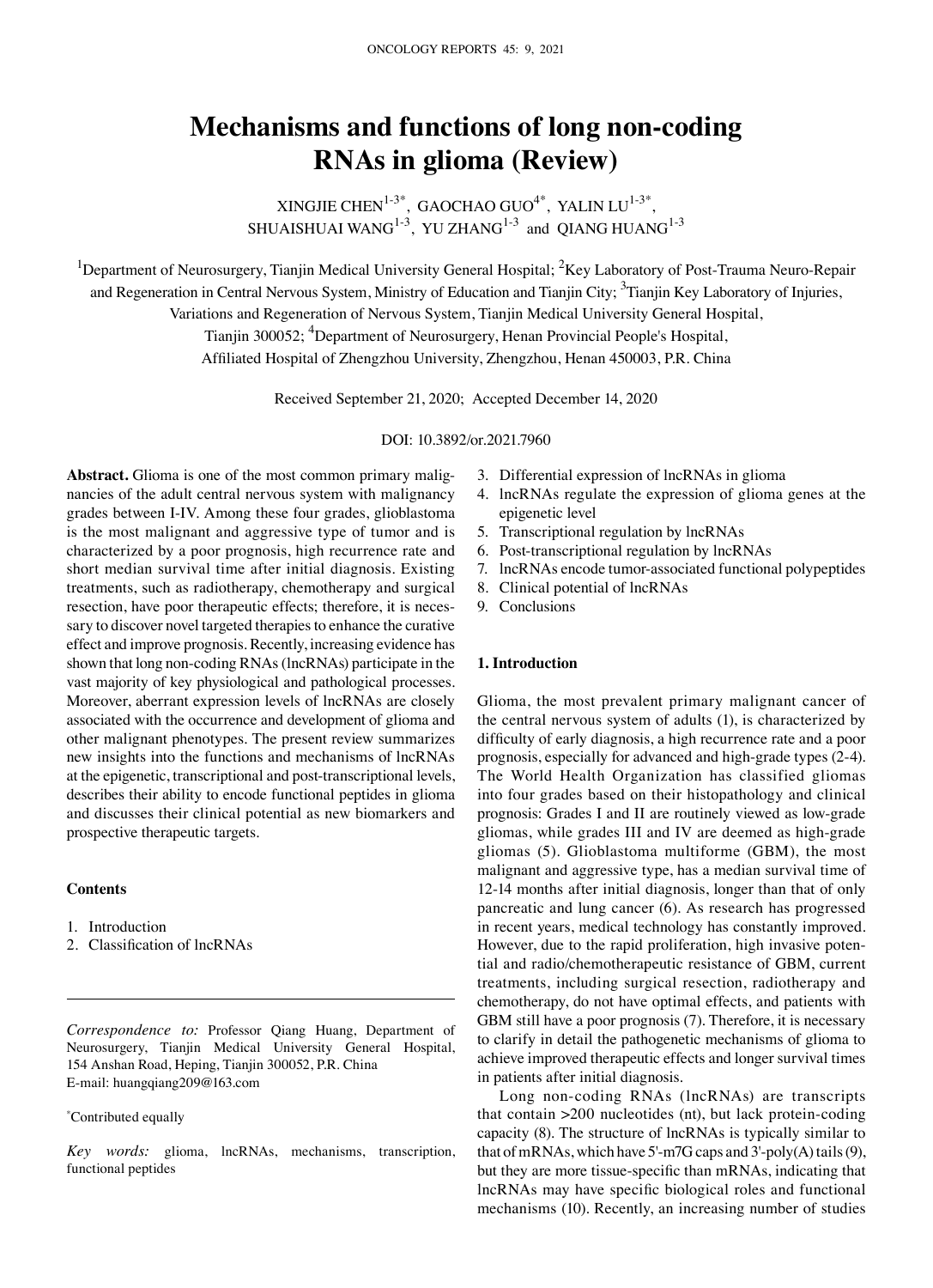has reported that lncRNAs participate in a variety of cellular physiological processes, including stemness, tumorigenesis, proliferation, invasion, angiogenesis and drug resistance, by regulating gene expression at the epigenetic, transcriptional and post-transcriptional levels  $(11,12)$ . It has been demonstrated that most lncRNAs can recruit regulatory complexes through RNA‑protein interactions to affect the expression levels of nearby genes, while some lncRNAs can also function as local regulators (13). Overexpression, deficiency or mutation of lncRNA genes has been reported to be associated with numerous human diseases, such as cancer, cardiovascular diseases, metabolic diseases and inflammation (14‑17). Similarly, in glioma, progressive evidence has illustrated that abnormal expression levels of lncRNAs are closely associated with the occurrence and development of glioma and other malignant phenotypes (12).

Technological advancements, especially the completion of the human genome sequencing, have allowed the discovery of an increasing number of lncRNAs with different targets and functions (18); however, the specific mechanisms and functions of lncRNAs remain unclear. The present review summarizes the functions and mechanisms of lncRNAs at the molecular level in glioma and provides some prospects for their use in the therapy and diagnosis of glioma.

## **2. Classification of lncRNAs**

Previous human genome studies have reported that lncRNAs are transcripts produced by RNA polymerase II (RNAPol II) that contain >200 nt, but lack an open reading frame (ORF) for translation into proteins (19,20). Accumulating studies have found that lncRNAs are important players at almost every level of gene function and regulation (11,14,21). Based on their genomic location relative to neighboring protein‑coding genes and their molecular characteristics, lncRNAs can be classified into five categories: Sense, antisense, bidirectional (22), intronic (23) and intergenic [long intergenic ncRNAs (lincRNAs)] (8) (Fig. 1). Through the classification of unspliced and spliced lncRNAs from mouse and human embryonic stem cells (24), most lncRNAs are either localized to enhancer regions (~20%), called enhancer RNAs (eRNAs) (25,26), or associated with upstream antisense RNAs, which are derived from loci near transcription start sites (TSSs) of coding RNAs (60‑70%) (24,27). The remaining lncRNAs are derived from transcripts that overlap with coding sequences  $(\sim 5\%)$  or from more distal, unannotated regions  $(\sim 5\%)$  (27). The latter lncRNAs are usually called lincRNAs (27,28). Moreover, eRNAs and promoter upstream transcripts, which are transcribed from enhancers and promoters, respectively, are functionally similar to regulatory DNA molecules (23). For example, eRNAs can promote the interactions of enhancers and promoters to activate target genes (29). However, although a number of lncRNAs are associated with annotated genomic regions, some intervening lncRNAs come from separate transcriptional elements that do not overlap with coding sequences or enhancers; these loci have their own promoters and can function through chromatin modifications as protein‑coding genes (30). The lncRNAs metastasis-associated lung adenocarcinoma transcript 1 (MALAT1) and nuclear enriched abundant transcript 1 (NEAT1), which are well-known structural intervening lncRNAs, belong to this category (14). Considering the close association between the structures and locations of lncRNAs and their stability and functional mechanisms (14), the identification of lncRNA secondary structures and classification is anticipated to serve a key role in the research and clinical application of lncRNAs (19).

#### **3. Differential expression of lncRNAs in glioma**

Aberrant expression levels of lncRNAs can mediate cell biological processes, such as proliferation, stemness, drug resistance and angiogenesis, and accelerate the progression of glioma malignancy (31). Therefore, an increasing number of studies have focused on the analysis of lncRNA gene expression profiles in GBM to identify the detailed mechanisms. By comparing the expression levels of mRNAs and lncRNAs between GBM and normal brain tissues, Han *et al* (32) found that 654 lncRNAs were upregulated and 654 lncRNAs were downregulated in GBM. Moreover, 104 matched lncRNA‑mRNA pairs were identified, and 90 lncRNAs and 81 lncRNA‑mRNA pairs were found to be differentially expressed (32). Chen *et al* (33) used the significant analysis of microarray (SAM) method in a training dataset to analyze the differential expression of lncRNAs between GBM and normal brain tissues, identifying 299 lncRNAs with differential expression, of which 133 were upregulated and 166 were downregulated in GBM compared with in normal brain tissues (33). The SAM method was then used to analyze the differential expression of lncRNAs between low‑grade and high-grade gliomas in the training dataset, and 47 lncRNAs were found to be differentially expressed between low-grade and high-grade gliomas (33). By comparing the expression levels of mRNAs and lncRNAs between normal brain tissues and GBM, Li *et al* (34) found that 398 lncRNAs were differentially expressed and 1,995 mRNAs were dysregulated in GBM. Among these differentially expressed lncRNAs, 98 participated in 32 gene functions and 30 molecular pathways associated with tumorigenesis, development and metastasis of glioma (34,35).

Aberrant expression levels of lncRNAs in glioma have been identified to serve a crucial role in the tumorigenesis, proliferation and invasion of glioma cells (31). Moreover, abnormal lncRNA expression profiles in clinical glioma specimens are closely associated with histological differentiation and malignancy grade, which have crucial clinical significance in early glioma diagnosis of subclassifications and in patient prognosis (36).

## **4. lncRNAs regulate the expression of glioma genes at the epigenetic level**

In glioma, lncRNAs can regulate gene expression at the epigenetic level before transcription by recruiting chromatin modifiers such as enhancer of zeste homolog 2 (EZH2)/polycomb repressive complex 2 (PRC2) (37) and WD repeat domain 5/trithorax group proteins (38) to a specific genomic location as scaffolds to regulate the trimethylation or acetylation of histone H3 (31). Therefore, lncRNAs can participate in the regulation of glioma phenotypes, such as tumorigenic behaviors, proliferation, invasion and drug resistance (37,39).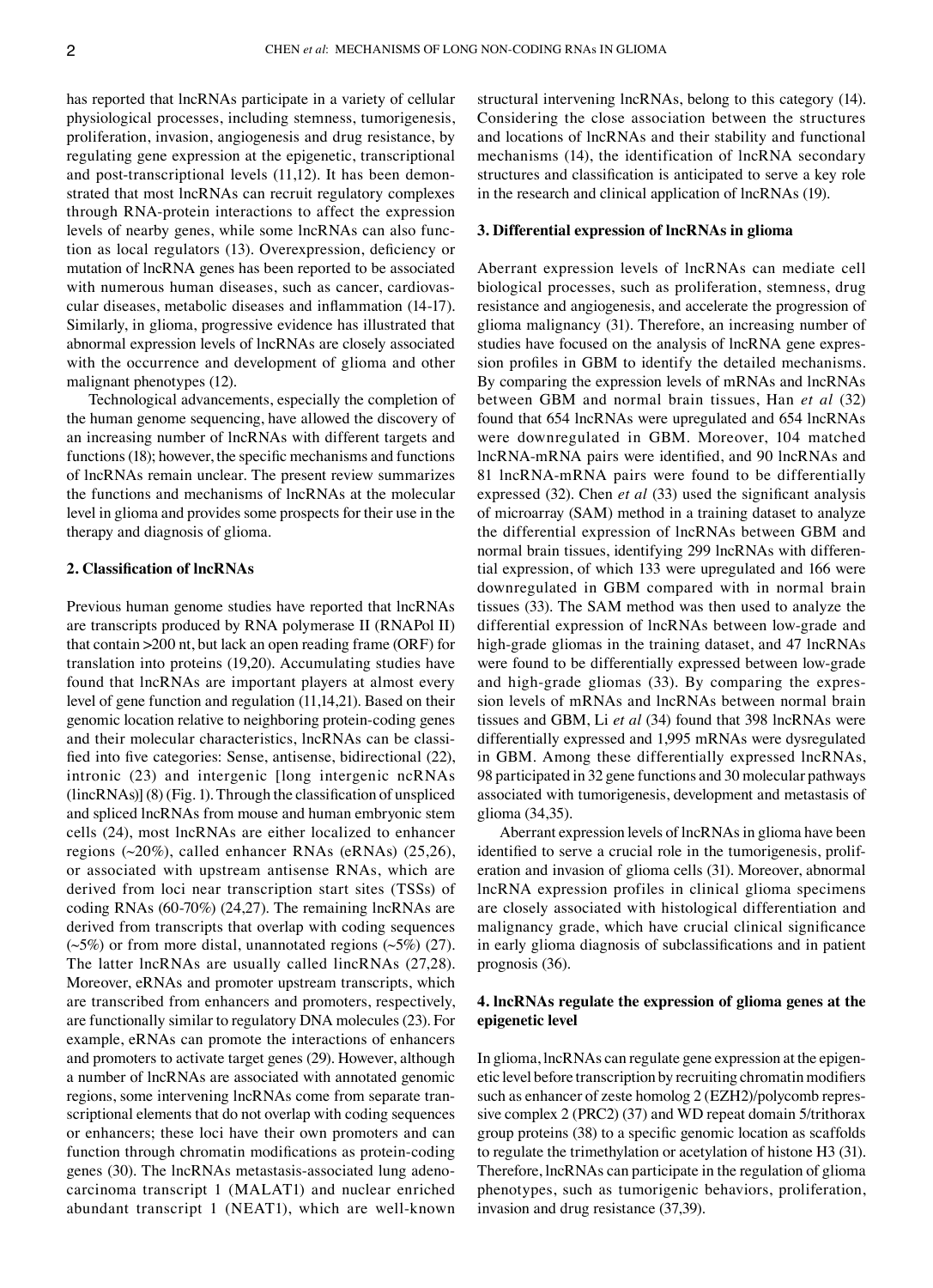

Figure 1. Classification of lncRNAs. (A) Sense lncRNAs and anti-sense lncRNAs, which are transcribed from protein-coding genes in the same or opposite direction. (B) Bidirectional lncRNAs, usually transcribed from the region between the promoter and protein-coding genes in the reverse direction. (C) Intergenic lncRNAs, transcribed from the region between two protein‑coding genes. (D) Intronic lncRNAs, which are transcribed from introns. (E) eRNAs and PROMPTs, transcribed from enhancers and promoters. lncRNA, long non‑coding RNA; eRNA, enhancer RNA; PROMPT, promoter upstream transcript.

The lncRNA NEAT1 is distributed mainly in the cell nucleus and has two transcripts, NEAT1\_1 (3.7 kb) and NEAT1\_2 (23 kb) (40). The lncRNA NEAT1 has been demonstrated to promote the occurrence of numerous types of cancer, such as colorectal cancer, breast cancer, liver cancer and glioma (41‑44). A study on the detailed mechanism of lncRNAs have suggested that the lncRNA NEAT1 can be activated by the upstream EGFR signaling pathway; in addition, it can act as a scaffold to recruit and interact with the chromosome modification enzyme EZH2 (37). Moreover, the interaction between the lncRNA NEAT1 and EZH2 can promote histone H3 trimethylation in the promoter regions of Axin2, inhibitor of β‑catenin and T‑cell factor and glycogen synthase kinase 3β, which are negative regulatory factors of the WNT/β‑catenin signaling pathway (45,46), to silence these downstream target genes, thereby activating the WNT/β‑catenin signaling pathway to promote glioma tumorigenesis and proliferation (37) (Fig. 2A). Similarly, in neuroblastoma, the lncRNA neuroblastoma-associated transcript‑1 (NBAT‑1) functions as a scaffold to recruit and interact with EZH2 to downregulate the expression levels of NBAT-1/EZH2 target genes, such as SRY-box transcription factor 9 (SOX9), oncostatin M receptor and versican, to decrease the risk of neuroblastoma (47). The lncRNA temozolomide‑associated lncRNA in GBM recurrence (TALC), with a total length of 418 nt and containing two exons, is highly expressed in temozolomide (TMZ)-resistant glioma cells (39). The lncRNA TALC, induced by AKT‑mediated TMZ resistance in GBM, can control the acetylation of histone H3 on lysine 27 (H3K27) in the promoter regions of O6 methylguanine‑DNA methyltransferase (MGMT) to

trap microRNA (miRNA/miR)‑20b‑3p, activate c‑MET and increase MGMT expression (39). The lncRNA ZFAT antisense RNA 1 (ZFAT‑AS1), derived from an imprinted gene located on the long arm of the human genome, can bind to the relevant EZH2 subunit of the PRC2 complex to catalyze histone H3K27 methylation to inhibit transcription of the downstream gene caudal type homeobox 2 (CDX2), in turn promoting glioma cell proliferation, migration and invasion (48).

#### **5. Transcriptional regulation by lncRNAs**

Transcription is an important cellular physiological process that transfers DNA genetic material to the cytoplasm as RNA (49). Based on their patterns of interaction with proteins, lncRNAs regulate transcriptional processes via three mechanisms.

*Enhancer‑like activity.* The transcription of most genes involves the interaction of a proximal promoter with more distant enhancer elements (50). Enhancers are usually located far from the transcriptional initiation site and interact with tissue-specific transcription factors that perform their function to modulate the differential expression of genes (51). Kim *et al* (52) found that some ncRNAs can be bidirectionally transcribed from activated enhancers, and the expression levels of these eRNAs are associated with the activity of the enhancer. Follow‑up studies have shown that eRNAs may exert enhancer-like effects, such as remodeling chromatin, promoting chromatin accessibility (53) and bridging a distal enhancer with a proximal promoter (54). A class of lncRNAs similar to eRNAs is composed of activating ncRNAs (ncRNA‑as), which have a transcriptional activation function; these lncRNAs are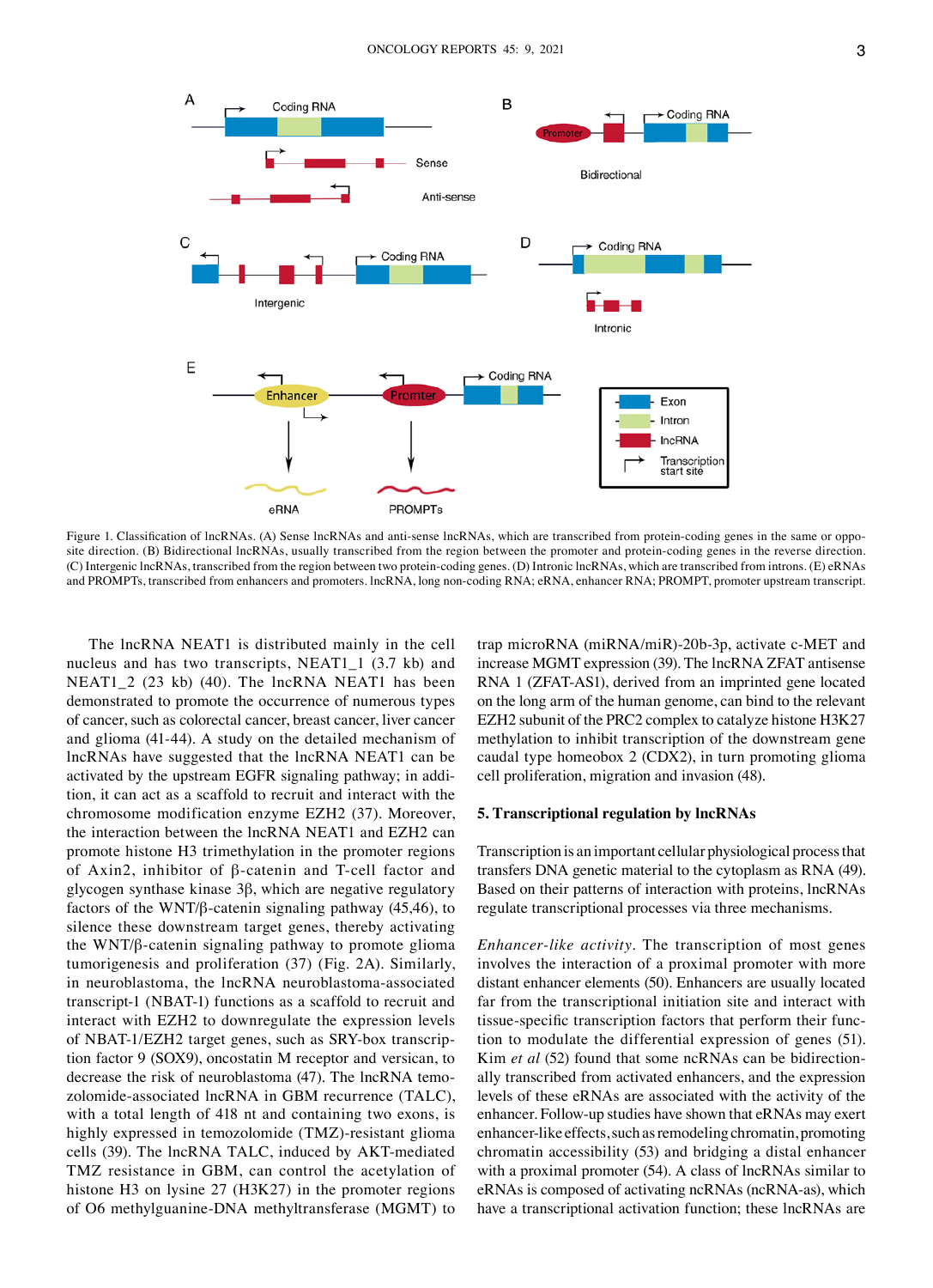

Figure 2. Functional mechanisms of lncRNAs at the epigenetic and transcriptional levels. (A) lncRNA NEAT1, driven by EGFR signaling pathway activity, can interact with the chromosome modification enzyme EZH2 to regulate the expression levels of the downstream genes to influence the progression of glioma. (B) Enhancer‑like lncRNAs can bridge the enhancer and promoter elements by binding to RNAPol II and the mediator complex. (C) lncRNAs can bind to RNAPol II to prevent the formation of a PIC and dsDNA melting to interfere with transcription. (D) lncRNAs can interact with TFs in the promoter regions of genic RNA to regulate transcription. lncRNA, long non‑coding RNA; RNAPol II, RNA polymerase II; PIC, preinitiation complex; TFs, transcription factors; NEAT1, nuclear enriched abundant transcript 1; H3K27Me3, trimethylation of histone 3 on lysine 27; EZH2, enhancer of zeste 2; GSK3B, glycogen synthase kinase 3β; ICAT, inhibitor of β‑catenin and T‑cell factor.

transcribed from independent loci, not from enhancers, and compose a class of functional molecules that can regulate the enhancing effect (25,55). Depletion of lncRNAs may lead to elevated expression levels of adjacent protein‑coding genes at numerous loci in the human genome (25,55). This promotion of gene expression is mediated by RNA, and studies have shown that ncRNA-as can moderate this RNA-dependent transcriptional responsiveness in cis  $(25,55)$ . These enhancer-like effects of lncRNAs may be functional mechanisms broadly used to modulate gene expression. Moreover, both eRNA and ncRNA‑as can link the enhancer and promoter element of the coding gene as a scaffold for a protein complex, thereby regulating the transcription process (56) (Fig. 2B).

*Binding to RNAPol Ⅱ to interfere with transcription.* lncRNAs can interfere with transcription by binding to RNAPol Ⅱ (57). For example, the mRNA of the master regulator heat shock B2, which is transcribed from retrotransposons distributed broadly in the mouse genome (58) and is derived from the short interspersed nuclear element family (59), can induce transcriptional inhibition by interacting directly with RNAPol Ⅱ and decreasing the production of a functional closed preinitiation complex (PIC) (60) (Fig. 2C).

*Acting as a 'decoy' for transcription factors.* Transcription factors, which are a class of DNA binding proteins, can specifically bind to specific sequences in the TSS of protein‑coding genes to modulate the transcription process(61). Accumulating evidence has demonstrated that lncRNAs can interact with

transcription factors at the promoter regions of coding genes to regulate transcription (62). For instance, the lncRNA PANDA, transcribed from the CDKN1A promoter, interacts with the nuclear transcription factor Y subunit α or PRCs (PRC1 and PRC2) to either accelerate or suppress senescence (63) (Fig. 2D).

In glioma, lncRNAs generally bind to transcription factors at the promoter region of target genes to regulate transcription. For instance, the lncRNA paxillin interacting protein 1‑antisense RNA 1 (PAXIP1‑AS1), a critical mediator of cell death, has been found to recruit the transcription factor ETS proto-oncogene 1 (ETS1) to the promoter region of kinesin family member 14 (KIF14) to upregulate its expression (64). Thus, the lncRNA PAXIP1-AS1 promotes glioma cell migration, invasion and angiogenesis via the PAXIP1-AS1/ETS1/KIF14 axis (64). Furthermore, the lncRNA growth arrest‑specific transcription 5 (GAS5), a member of the 5' terminal oligopyrimidine class of genes (65), can inhibit tumorigenesis by recruiting the transcription factor TFAP2A to its promoter region under physiological conditions (66). However, an indel genetic polymorphism of the lncRNA GAS5 increases glioma susceptibility by blocking the binding of the transcription factor TFAP2A (66).

#### **6. Post‑transcriptional regulation by lncRNAs**

In addition to participating in transcriptional and epigenetic regulation, lncRNAs often modulate gene expression by post‑transcriptional regulation (11). A number of published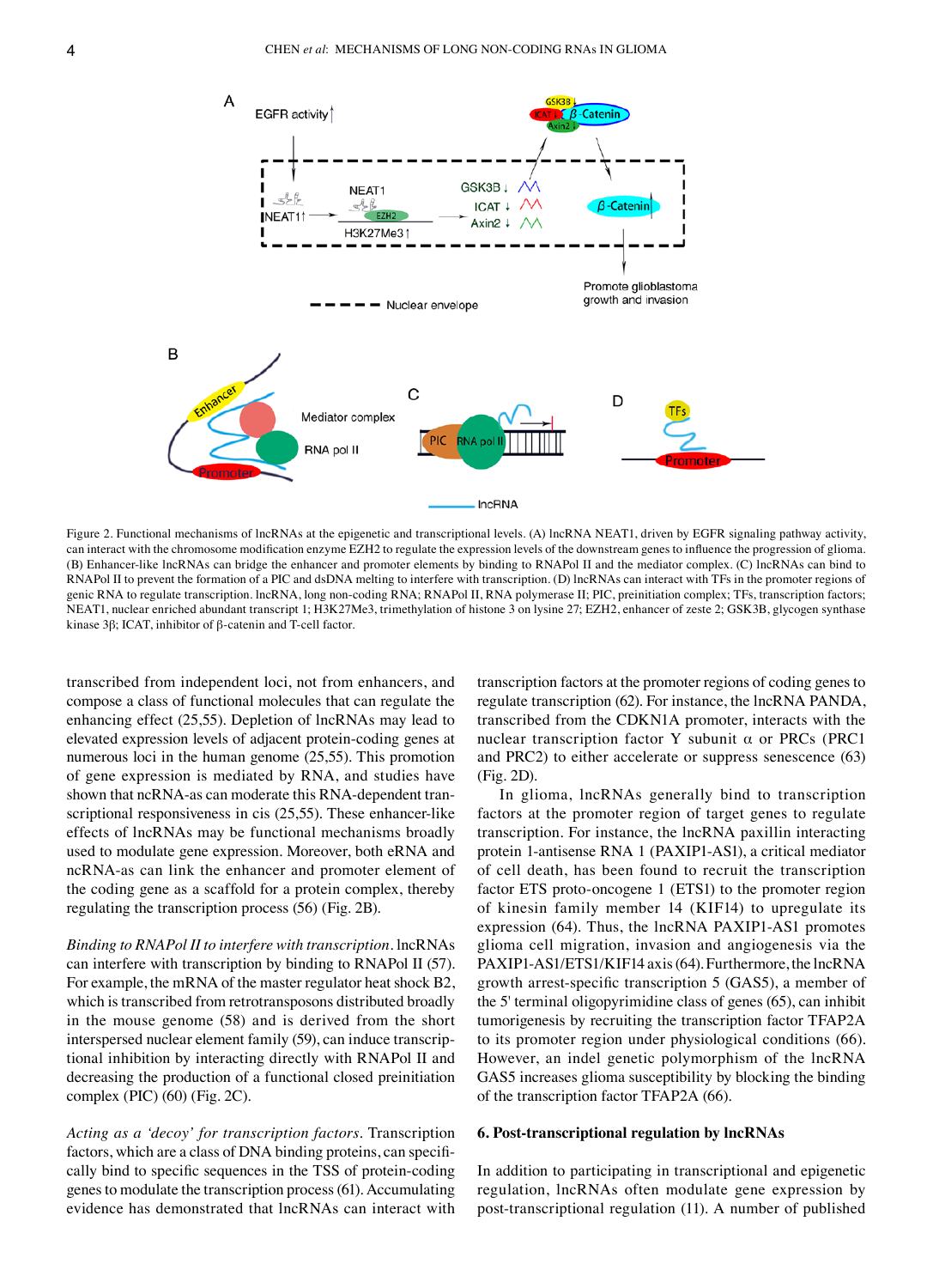

Figure 3. Functional mechanisms of lncRNAs at the post-transcriptional level. (A) ceRNA hypothesis: ceRNAs, including lncRNAs, circRNAs, pseudogenic RNAs and mRNA‑mRNA pairs, contain MREs and can bind to miRNAs via the MREs to compete with mRNAs for a common miRNA pool (67). lncRNAs and circRNAs may have different specificity for MREs to sponge different miRNAs (shown as ovals of different colors). (B) lncSBF2‑AS1 released from TMZ‑resistant glioma cells via exosomes can endow a TMZ‑resistant phenotype to neighboring TMZ‑sensitive cells. (C) lncRNA MALAT1 can interact with SR protein in nuclear speckles and regulate its phosphorylation to influence the change in the alternative splicing of pre-mRNAs. lncRNA, long non-coding RNA; ceRNA, competing endogenous RNA; circRNA, circular RNA; miRNA, microRNA; MRE, miRNA response element; TMZ, temozolomide; SR, serine/arginine-rich; MALAT1, metastasis-associated lung adenocarcinoma transcript 1; SBF2-AS1, SBF2 antisense RNA 1.

results have shown that lncRNAs can act as competing endogenous RNAs (ceRNAs) to decrease the expression levels of specific mRNAs (67), mediate alternative splicing (68) and affect mRNA stability (69) and intercellular communication (70). This section focusses on these functions to summarize the post-transcriptional mechanisms of lncRNAs in glioma.

*ceRNAs.* ceRNAs are a class of transcripts that can affect the expression levels of mRNAs at the post-transcriptional level by competing for binding to miRNAs (67). In 2011, a review proposed the ceRNA hypothesis, which states that mRNAs contain miRNA response elements (MREs) to which miRNAs can specifically bind, and that ncRNA species, including lncRNAs, circular RNAs (circRNAs), pseudogene RNAs and mRNA‑mRNA pairs, also contain MREs and can potentially compete for a limited pool of miRNAs to regulate gene expression (71) (Fig. 3A). Subsequently, accumulating evidence has shown that lncRNAs may function as ceRNAs to sponge miRNAs and prevent them from interacting with their downstream target genes, thereby silencing these genes to affect the expression levels of the corresponding proteins (18,72‑75).

The lncRNA CRNDE, encoded by the colorectal neoplasia differentially expressed gene, has been shown to be the most highly upregulated lncRNA among 129 differentially expressed lncRNAs in glioma (76). Li *et al* (75) demonstrated that the lncRNA CRNDE can act as a ceRNA to interact with miR-136-5p, thus competitively inhibiting miR-136-5p-mediated inhibition of Wnt-2 and Bcl-2. This event leads to an increase in the post-transcriptional expression levels of Wnt-2 and Bcl-2, and in the activation of the PI3K/AKT/mTOR signaling pathway (75). Moreover, Zheng *et al* (77,78) found that the lncRNA CRNDR can facilitate the proliferation, invasion and migration of glioma cells, and decrease their apoptosis through competitive inhibition of miR‑384 and miR‑186. Similarly, the lncRNA X‑inactive specific transcript (XIST), transcribed from the X inactivation centre (79), can also act as a ceRNA of miR‑126 to regulate the IRS1/PI3K/Akt signaling pathway in order to promote the viability, migration, invasion, apoptosis resistance and glucose metabolism of GBM cells (80). The lncRNAs HOTAIR and MEG3 can promote or suppress, respectively, the proliferation, invasion and migration of glioma cells by acting as ceRNAs of miR-141 and miR-19a (74).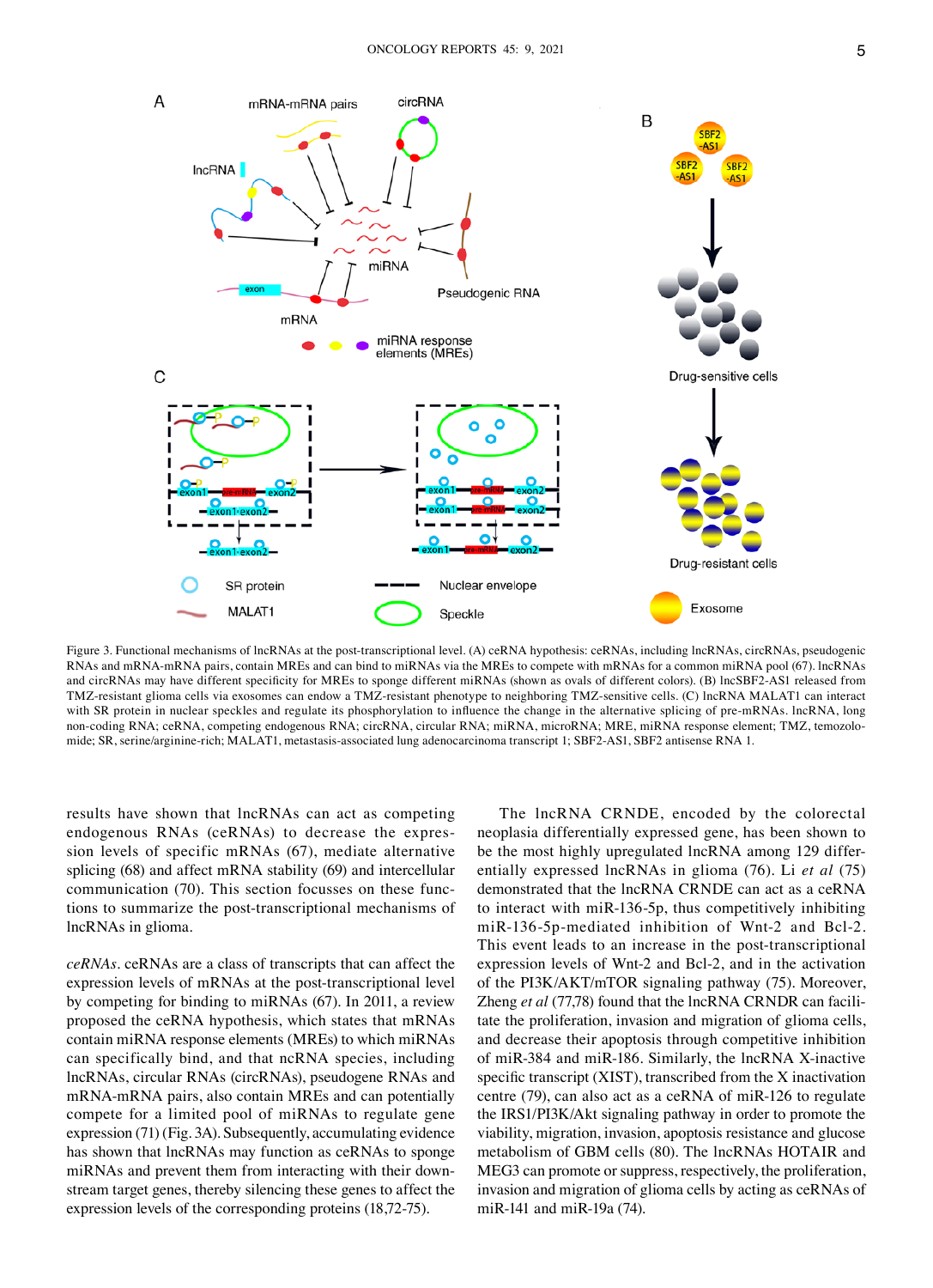In summary, lncRNAs act as ceRNAs through a ceRNA/miRNA/mRNA regulatory axis at the post-transcriptional level. The concept of a ceRNA/miRNA/mRNA regulatory pathway offers a novel concept for studying the underlying molecular mechanisms of glioma, as well as improves the understanding of lncRNAs and identifies a specific and sensitive profile of interactions between lncRNAs and mRNAs, which may contribute to the development of methods for both the earlier diagnosis and targeted therapy of glioma.

*Alternative splicing.* Alternative splicing of pre‑mRNAs serves a crucial role in the regulation and diversity of gene functions, and is used by higher eukaryotes to increase the complexity of the transcriptome and proteome (81). Alternative splicing is mediated mainly by trans‑acting protein factors, including serine/arginine‑rich (SR)-associated proteins, heterogeneous nuclear ribonucleoproteins, the SR family of nuclear phosphoproteins (SR proteins) and small nuclear ribonucleoproteins (82). Among these factors, SR proteins, a class of proteins that can specifically bind to RNA, typically serve a key role in alternative splicing (83). Some results have shown that lncRNAs in glioma can modulate alternative splicing by controlling these trans‑acting protein factors (68).

The lncRNA MALAT1 is one of the most abundant lncRNAs in normal human physiological tissues (84). Initially, lncRNA MALAT1 was known as a prognostic molecular marker of advanced lung cancer (85); however, previous studies have found an association between MALAT1 and other types of cancer, such as pancreatic cancer, prostate cancer, breast cancer, glioma and leukemia (86‑90). Tripathi *et al* (91) reported that the lncRNA MALAT1 can bind to SR proteins and act as a molecular sponge to modulate the phosphorylation levels of SR proteins. By regulating the phosphorylation status of SR proteins, the lncRNA MALAT1 can indirectly mediate the intranuclear transfer of SR proteins between nuclear speckles and transcription sites to control their distribution to nuclear speckles, thereby regulating alternative splicing (91) (Fig. 3C). Furthermore, by modulating the activation levels of SR proteins, MALAT1 regulates alternative splicing, as well as controlling other post-transcriptional gene regulatory mechanisms associated with SR proteins, such as translation, nonsense‑mediated decay and RNA export (92,93).

*mRNA stability and protein modification.* Regulation of mRNA stability and protein modification are important processes in post-transcriptional regulation. From the perspective of modulating mRNA stability, lncRNAs can either enhance mRNA stability by forming protective lncRNA‑mRNA duplexes (94) or accelerate mRNA degradation by recruiting RNA‑binding proteins, such as polypyrimidine tract binding protein 1 (PTBP1), to target pre‑mRNAs in order to promote mRNA degradation (95). For instance, the lncRNA PTB‑AS can directly bind to the PTBP1 3'-untranslated region via staphylococcal nuclease domain‑containing 1 to stabilize PTBP1 mRNA, which significantly promotes the proliferation and migration of glioma cells (96). The lncRNA FMR1 autosomal homolog 1 can maintain the stability of miR-17-92a-1 cluster host gene mRNA to upregulate the downstream protein TAL bHLH transcription factor 1 in order to regulate the biological behavior of glioma cells (97).

Moreover, lncRNAs can directly interact with key proteins of signaling pathways, thus influencing their expression levels and regulating their functions (31). For example, in addition to acting as a ceRNA, the lncRNA CRNDE can also bind to the P70S6K protein, a direct downstream effector of the mTOR signaling pathway, and enhance its phosphorylation level, suggesting that CRNDE may modulate the mTOR signaling pathway by modifying this downstream protein (98).

*Intercellular communication.* Previous studies have shown that lncRNAs can serve important roles in intercellular communication. Barile and Vassalli (99) found that lncRNAs can be incorporated into exosomes and secreted into recipient cells passing through blood vessels, thereby controlling target signaling pathways and regulating cell phenotypes. Exosomes are the most clearly defined vesicles known to date; these vesicles have diameters ranging between 40 and 150 nm, and can be secreted by numerous different types of cells (100). Their promising diagnostic and therapeutic potential and value have received increasing attention, particularly in cancer, such as glioma, breast cancer, prostate cancer and pancreatic cancer (101‑106). Accumulated evidence has demonstrated that exosomes can decelerate lncRNA degradation in the circulation and that exosomal lncRNAs can be utilized for early diagnosis of cancer (107). Moreover, a number of studies have confirmed that exosomal lncRNAs can function as intercellular carriers to transmit cellular messenger molecules, including lncRNAs (108-110).

For instance, a recent study identified a lncRNA, lncSBF2‑AS1 (ENSG00000246273), that can be activated by the transcription factor ZEB1 and promote the TMZ resistance of glioma cells (110). Zhang *et al* (110) revealed that lncSBF2‑AS1 released from TMZ‑resistant glioma cells via exosomes can endow neighboring TMZ‑sensitive cells with a TMZ-resistant phenotype; by contrast, deficiency of exosomal lncSBF2‑AS1 can partially reverse the drug resistance phenotype of the parental cells, suggesting that exosomal lncSBF2‑AS1 can induce TMZ resistance via intercellular communication (Fig. 3B). Similarly, the lncRNA HOTAIR can be secreted into adjacent cells via serum exosomes and modulate TMZ resistance through the miR‑519a‑3p/ribonucleotide reductase catalytic subunit M1 axis (111).

### **7. lncRNAs encode tumor‑associated functional polypeptides**

In addition to the aforementioned functional mechanisms, lncRNAs have been proven to have other functions in normal and cancer tissues, such as encoding functional peptides. As mass spectrometry, deep RNA sequencing and bioinformatics techniques have improved, accumulating evidence suggests that lncRNAs that were previously considered non‑coding may have the ability to encode small biologically active peptides (112). lncRNAs may have small ORFs (sORFs) that can be translated into small peptides containing <100 amino acids (aa) (113). Some studies have identified that these functional peptides encoded by lncRNA sORFs can regulate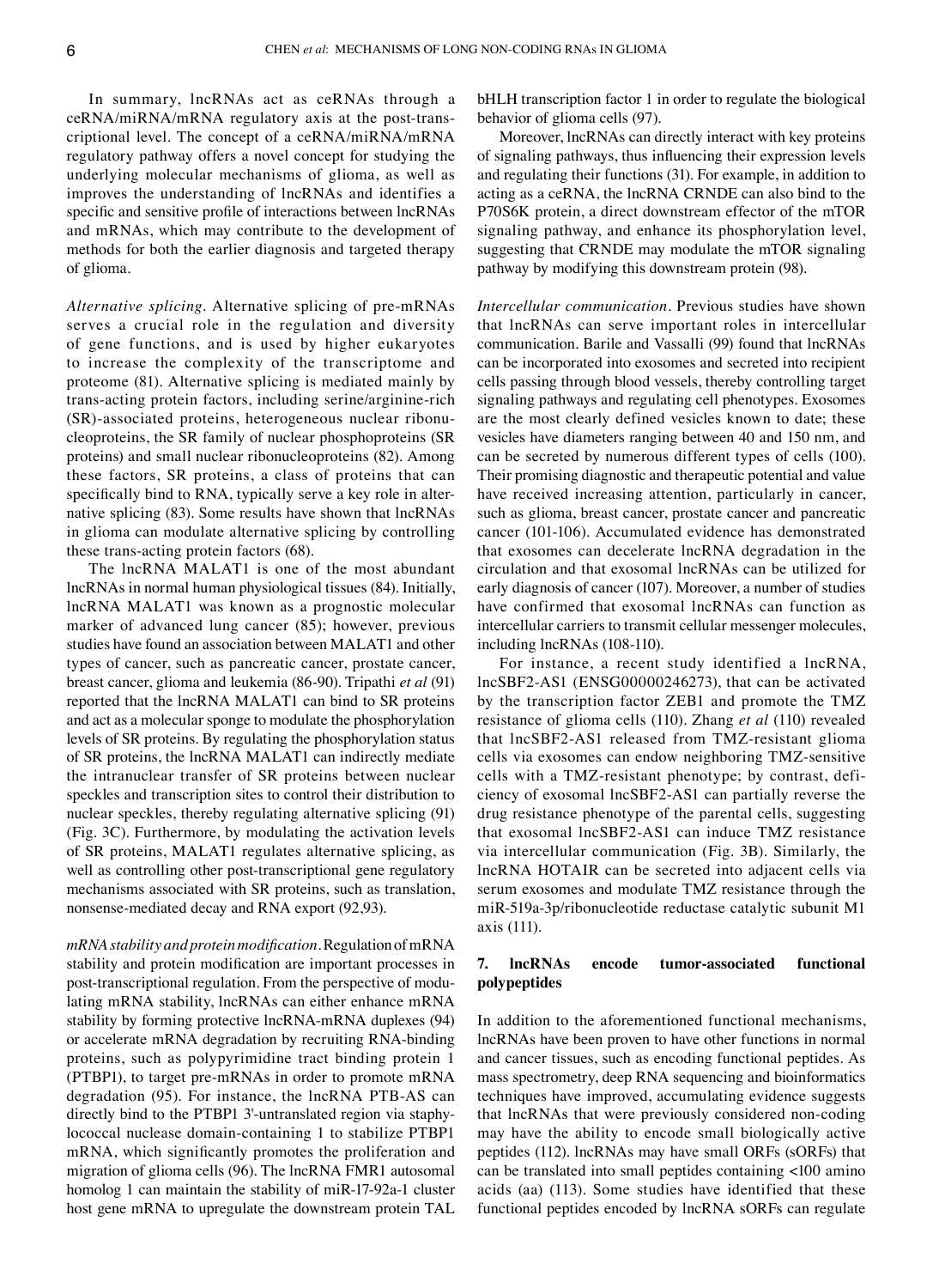biological processes and influence tumorigenesis, proliferation, invasion and metastasis.

Wang *et al* (114) identified that the lncRNA LINC00908 can encode a 60‑aa functional peptide known as ASPRS and is differentially expressed in normal and triple‑negative breast cancer tissues. ASPRS is a small regulatory peptide of STAT3 and can directly bind to STAT3 and downregulate its phosphorylation to decrease VEGF expression (114). Through regulation of VEGF, the ASPRS protein can decrease angiogenesis and suppress tumorigenesis in breast cancer (114). Moreover, in glioma, the circRNA SNF2 histone linker PHD RING helicase (SHPRH) can be translated into SHPRH-146-aa; this protein protects the full-length SHPRH from degradation by ubiquitin proteases to inhibit cell proliferation and tumorigenicity (115,116). The lncRNA LINC‑PINT can form the circular molecule circPINT by self-cyclization, which contains an sORF that encodes the functional peptide PINT‑78‑aa; this peptide can directly interact with polymerase‑associated factor 1 (PAF1) to regulate the PAF1/POLII complex, inhibit transcriptional elongation of downstream oncogenes, including c‑Myc, sox‑2, cyclin D1 and cpeb1, and suppress the proliferation and tumorigenesis of GBM cells (117).

#### **8. Clinical potential of lncRNAs**

Based on these functional mechanisms of lncRNAs, we speculate that lncRNAs may function as novel biomarkers and therapeutic targets in glioma to improve patient prognosis. For example, lncRNAs have highly specific expression patterns in different cells and tissues; thus, they may be used to distinguish different subtypes of glioma and evaluate patient prognosis (10). A previous study revealed that using small interfering RNAs to target tumor-associated lncRNAs achieves therapeutic effects (118). Moreover, given that lncRNAs always interact with other molecules to regulate gene expression, the binding sites of these interactions may become new therapeutic targets using methods such as a peptide nuclein acid‑based strategy, which can block the interaction between lncRNA HOTAIR and EZH2, subsequently decreasing HOTAIR-EZH2 complex activity (119). Based on the differential expression of lncRNAs between normal and glioma tissues, we speculate that lncRNAs may act as potential biomarkers to diagnose glioma in early stages. Considering that exosomes are extremely stable and are readily accessible in nearly all types of human biofluids, and that lncRNAs can be secreted into the circulation through packaging into exosomes (120), exosomal lncRNAs may be one of the most promising biomarkers. Since exosomes can cross the blood‑brain barrier, the strategy of exploiting exosomes to deliver glioma‑suppressive lncRNAs to target sites may be a promising therapeutic option for glioma (121).

## **9. Conclusions**

Currently, accumulating evidence has proven that lncRNAs are closely associated with the malignant progression of cancer and serve important roles in the onset and progression of glioma. Therefore, the present review described the classification of lncRNAs, the functional mechanisms of lncRNAs in glioma at the epigenetic, transcriptional and post-transcriptional levels, and the ability of lncRNAs to encode functional peptides. However, numerous questions about lncRNAs remain unanswered. Considering the significance of lncRNAs in numerous physiological processes and their close association with the occurrence of diseases, research on lncRNAs is expected to grow exponentially in the future. We predict that further exploration will focus on the following aspects: Detecting the secondary structures of lncRNA interaction sites; investigating lncRNA binding patterns to seek new RNA‑based targets; establishing complete ceRNA/miRNA/mRNA regulatory networks and translating these findings from theories to clinical applications; improving the identification and isolation of tumor‑specific exosomal lncRNAs, further revealing the detailed mechanism underlying the intercellular transfer of exosomal lncRNAs; increasing the intracellular uptake efficiency and the relative stability of lncRNA-based drugs; accurately delivering lncRNAs to target sites to enhance the therapeutic effects of lncRNA‑associated drugs; further studying the encoding function of lncRNAs; and evaluating the clinical potential of functional polypeptides. The under‑ standing of lncRNAs remains incomplete, but the clinical potential of lncRNAs is worth exploring. The present review summarized new insights into the functional mechanisms of lncRNAs from different aspects and may be useful for future research in similar areas.

#### **Acknowledgements**

Not applicable.

## **Funding**

The present study was supported by the National Natural Science Foundation of China (grant nos. 81572490 and 81172405), the Tianjin Science and Technology Committee (grant no. 18JCZDJC98600) and the Science and Technology fund of Tianjin Binhai New Area Health and Family Planning Commission (grant no. 2018BWKZ003).

#### **Availability of data and materials**

Not applicable.

### **Authors' contributions**

XC was a major contributor in writing the manuscript. GG provided the major ideas and outlines, and gave the final approval of the version to be published. YL contributed to conception and design, and acquisition of data. SW contributed to acquisition of data and revision of the text. YZ contributed to acquisition of data and revision of the figures. YL and QH confirmed the authenticity of the data. QH was the corresponding author and primarily responsible for revision of the manuscript. All authors read and approved the final manuscript.

#### **Ethics approval and consent to participate**

Not applicable.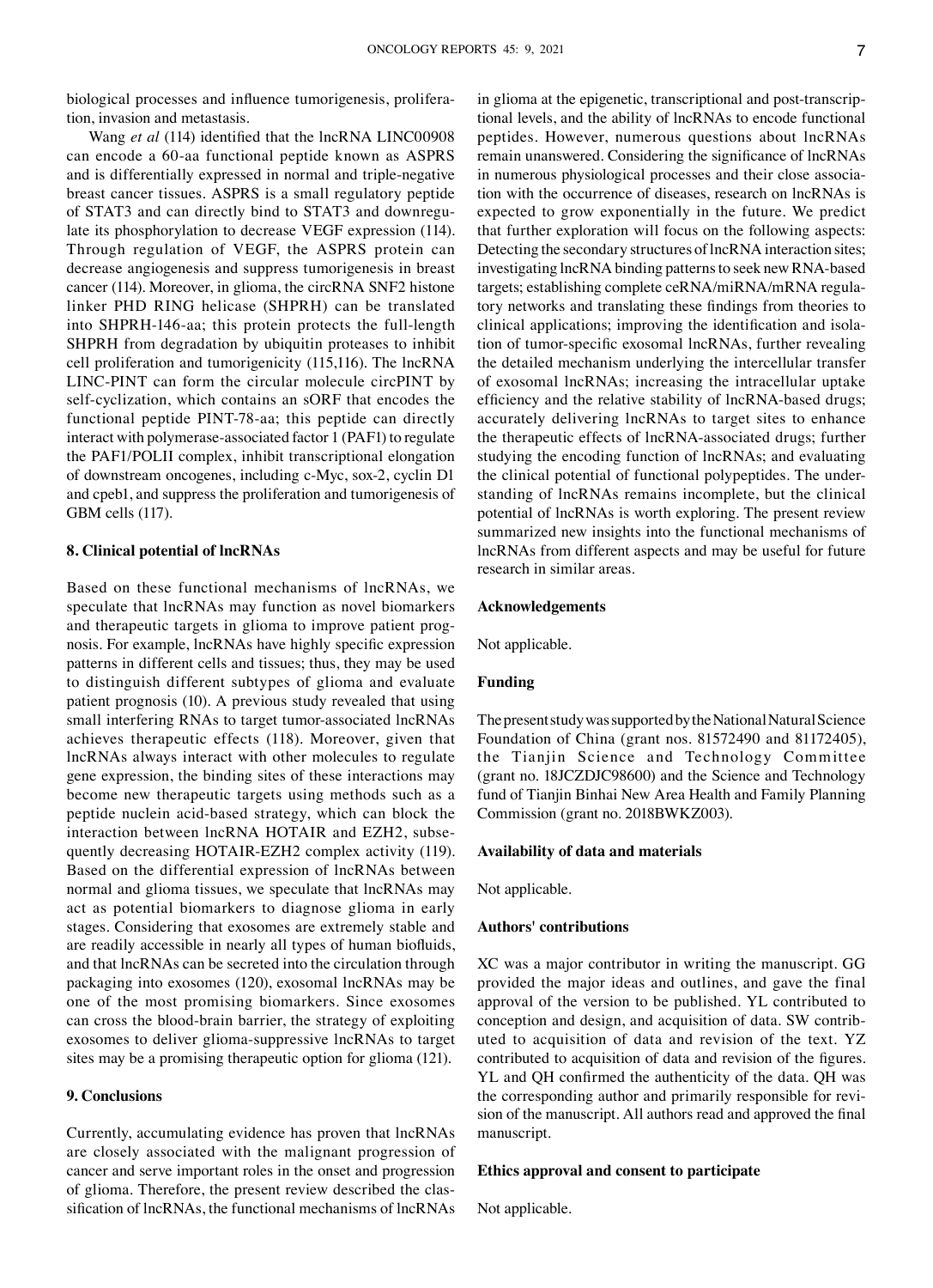#### **Patient consent for publication**

Not applicable.

#### **Competing interests**

The authors declare that they have no competing interests.

#### **References**

- 1. Louis DN, Perry A, Reifenberger G, von Deimling A, Figarella‑Branger D, Cavenee WK, Ohgaki H, Wiestler OD, Kleihues P and Ellison DW: The 2016 world health organization classification of tumors of the central nervous system: A summary. Acta Neuropathol 131: 803‑820, 2016.
- 2. Reni M, Mazza E, Zanon S, Gatta G and Vecht CJ: Central nervous system gliomas. Crit Rev Oncol Hematol 113: 213‑234, 2017.
- 3. Chen R, Smith‑Cohn M, Cohen AL and Colman H: Glioma subclassifications and their clinical significance. Neurotherapeutics 14: 284‑297, 2017.
- 4. Alexander BM and Cloughesy TF: Adult glioblastoma. J Clin Oncol 35: 2402‑2409, 2017.
- 5. Louis DN, Ohgaki H, Wiestler OD, Cavenee WK, Burger PC, Jouvet A, Scheithauer BW and Kleihues P: The 2007 WHO classification of tumours of the central nervous system. Acta Neuropathol 114: 97‑109, 2007.
- 6. Taylor OG, Brzozowski JS and Skelding KA: Glioblastoma multiforme: An overview of emerging therapeutic targets. Front Oncol 9: 963, 2019.
- 7. Cheng J, Meng J, Zhu L and Peng Y: Exosomal noncoding RNAs in Glioma: Biological functions and potential clinical applications. Mol Cancer 19: 66, 2020.
- 8. Ulitsky I and Bartel DP: lincRNAs: Genomics, evolution, and mechanisms. Cell 154: 26‑46, 2013.
- 9. Lagarde J, Uszczynska‑Ratajczak B, Santoyo‑Lopez J, Gonzalez JM, Tapanari E, Mudge JM, Steward CA, Wilming L, Tanzer A, Howald C, *et al*: Extension of human lncRNA transcripts by RACE coupled with long‑read high‑throughput sequencing (RACE-Seq). Nat Commun 7: 12339, 2016.
- 10. Deveson IW, Hardwick SA, Mercer TR and Mattick JS: The dimensions, dynamics, and relevance of the mammalian noncoding transcriptome. Trends Genet 33: 464‑478, 2017.
- 11. Bonasio R and Shiekhattar R: Regulation of transcription by long noncoding RNAs. Annu Rev Genet 48: 433‑455, 2014.
- 12. Yan Y, Xu Z, Li Z, Sun L and Gong Z: An insight into the increasing role of lncRNAs in the pathogenesis of gliomas. Front Mol Neurosci 10: 53, 2017.
- 13. Engreitz JM, Haines JE, Perez EM, Munson G, Chen J, Kane M, McDonel PE, Guttman M and Lander ES: Local regulation of gene expression by lncRNA promoters, transcription and splicing. Nature 539: 452‑455, 2016.
- 14. Quinn JJ and Chang HY: Unique features of long non-coding RNA biogenesis and function. Nat Rev Genet 17: 47‑62, 2016.
- 15. Huang CK, Kafert‑Kasting S and Thum T: Preclinical and clinical development of noncoding RNA therapeutics for cardio‑ vascular disease. Circ Res 126: 663‑678, 2020.
- 16. Kato M and Natarajan R: Epigenetics and epigenomics in diabetic kidney disease and metabolic memory. Nat Rev Nephrol 15: 327‑345, 2019.
- 17. Atianand MK, Caffrey DR and Fitzgerald KA: Immunobiology of long noncoding RNAs. Annu Rev Immunol 35: 177‑198, 2017.
- 18. Cheng Z, Li Z, Ma K, Li X, Tian N, Duan J, Xiao X and Wang Y: Long non‑coding RNA XIST promotes glioma tumorigenicity and angiogenesis by acting as a molecular sponge of miR‑429. J Cancer 8: 4106‑4116, 2017.
- 19. Qian X, Zhao J, Yeung PY, Zhang QC and Kwok CK: Revealing lncRNA structures and interactions by sequencing‑based approaches. Trends Biochem Sci 44: 33‑52, 2019.
- 20. Mercer TR and Mattick JS: Structure and function of long noncoding RNAs in epigenetic regulation. Nat Struct Mol Biol 20: 300‑307, 2013.
- 21. Schmitt AM and Chang HY: Long noncoding RNAs in cancer pathways. Cancer Cell 29: 452‑463, 2016.
- 22. Rinn JL and Chang HY: Genome regulation by long noncoding RNAs. Annu Rev Biochem 81: 145‑166, 2012.
- 23. St Laurent G, Wahlestedt C and Kapranov P: The Landscape of long noncoding RNA classification. Trends Genet 31: 239-251, 2015.
- 24. Sigova AA, Mullen AC, Molinie B, Gupta S, Orlando DA, Guenther MG, Almada AE, Lin C, Sharp PA, Giallourakis CC and Young RA: Divergent transcription of long noncoding RNA/mRNA gene pairs in embryonic stem cells. Proc Natl Acad Sci USA 110: 2876‑2881, 2013.
- 25. Ørom UA, Derrien T, Beringer M, Gumireddy K, Gardini A, Bussotti G, Lai F, Zytnicki M, Notredame C, Huang Q, et al: Long noncoding RNAs with enhancer-like function in human cells. Cell 143: 46‑58, 2010.
- 26. de Santa F, Barozzi I, Mietton F, Ghisletti S, Polletti S, Tusi BK, Muller H, Ragoussis J, Wei CL and Natoli G: A large fraction of extragenic RNA pol II transcription sites overlap enhancers. PLoS Biol 8: e1000384, 2010.
- 27. Guttman M, Amit I, Garber M, French C, Lin MF, Feldser D, Huarte M, Zuk O, Carey BW, Cassady JP, et al: Chromatin signature reveals over a thousand highly conserved large non-coding RNAs in mammals. Nature 458: 223‑227, 2009.
- 28. Ulitsky I, Shkumatava A, Jan CH, Sive H and Bartel DP: opment despite rapid sequence evolution. Cell 147: 1537–1550, 2011.
- 29. Fitz J, Neumann T, Steininger M, Wiedemann EM, Garcia AC, Athanasiadis A, Schoeberl UE and Pavri R: Spt5‑mediated enhancer transcription directly couples enhancer activation with physical promoter interaction. Nat Genet 52: 505‑515, 2020.
- 30. Cabili MN, Trapnell C, Goff L, Koziol M, Tazon‑Vega B, Regev A and Rinn JL: Integrative annotation of human large intergenic noncoding RNAs reveals global properties and specific subclasses. Genes Dev 25: 1915-1927, 2011.
- 31. Peng Z, Liu C and Wu M: New insights into long noncoding RNAs and their roles in glioma. Mol Cancer 17: 61, 2018.
- 32. Han L, Zhang K, Shi Z, Zhang J, Zhu J, Zhu S, Zhang A, Jia Z, Wang G, Yu S, *et al*: lncRNA profile of glioblastoma reveals the potential role of lncRNAs in contributing to glioblastoma pathogenesis. Int J Oncol 40: 2004-2012, 2012.
- 33. Chen G, Cao Y, Zhang L, Ma H, Shen C and Zhao J: Analysis of long non-coding RNA expression profiles identifies novel lncRNA biomarkers in the tumorigenesis and malignant progression of gliomas. Oncotarget 8: 67744-67753, 2017.
- 34. Li Q, Jia H, Li H, Dong C, Wang Y and Zou Z: lncRNA and mRNA expression profiles of glioblastoma multiforme (GBM) reveal the potential roles of lncRNAs in GBM pathogenesis. Tumour Biol 37: 14537‑14552, 2016.
- 35. Xi J, Sun Q, Ma L and Kang J: Long non‑coding RNAs in glioma progression. Cancer Lett 419: 203‑209, 2018.
- 36. Malissovas N, Ninou E, Michail A and Politis PK: Targeting long non‑coding RNAs in nervous system cancers: New insights in prognosis, diagnosis and therapy. Curr Med Chem 26: 5649‑5663, 2019.
- 37. Chen Q, Cai J, Wang Q, Wang Y, Liu M, Yang J, Zhou J, Kang C, Li M and Jiang C: Long noncoding RNA NEAT1, regulated by the EGFR pathway, contributes to glioblastoma progression through the WNT/β‑catenin pathway by scaffolding EZH2. Clin Cancer Res 24: 684‑695, 2018.
- 38. QuagliataL, Matter MS, Piscuoglio S, ArabiL, RuizC, Procino A, Kovac M, Moretti F, Makowska Z, Boldanova T, *et al*: Long noncoding RNA HOTTIP/HOXA13 expression is associated with disease progression and predicts outcome in hepatocellular carcinoma patients. Hepatology 59: 911-923, 2014
- 39. Wu P, Cai J, Chen Q, Han B, Meng X, Li Y, Li Z, Wang R, Lin L, Duan C, et al: lnc-TALC promotes O<sup>6</sup>-methylguanine-DNA methyltransferase expression via regulating the c‑Met pathway by competitively binding with miR‑20b‑3p. Nat Commun 10: 2045, 2019.
- 40. Ghafouri‑Fard S and Taheri M: Nuclear enriched abundant transcript 1 (NEAT1): A long non‑coding RNA with diverse functions in tumorigenesis. Biomed Pharmacother 111: 51-59, 2019.
- 41. Zhao W, Li W, Jin X, Niu T, Cao Y, Zhou P and Zheng M: sion of cell growth, invasion, and apoptosis of bladder cancer cells under cisplatin chemotherapy. Int J Clin Exp Pathol 12: 549‑558, 2019.
- 42. Wu Y, Yang L, Zhao J, Li C, Nie J, Liu F, Zhuo C, Zheng Y, Li B, Wang Z and Xu Y: Nuclear-enriched abundant transcript 1 as a diagnostic and prognostic biomarker in colorectal cancer. Mol Cancer 14: 191, 2015.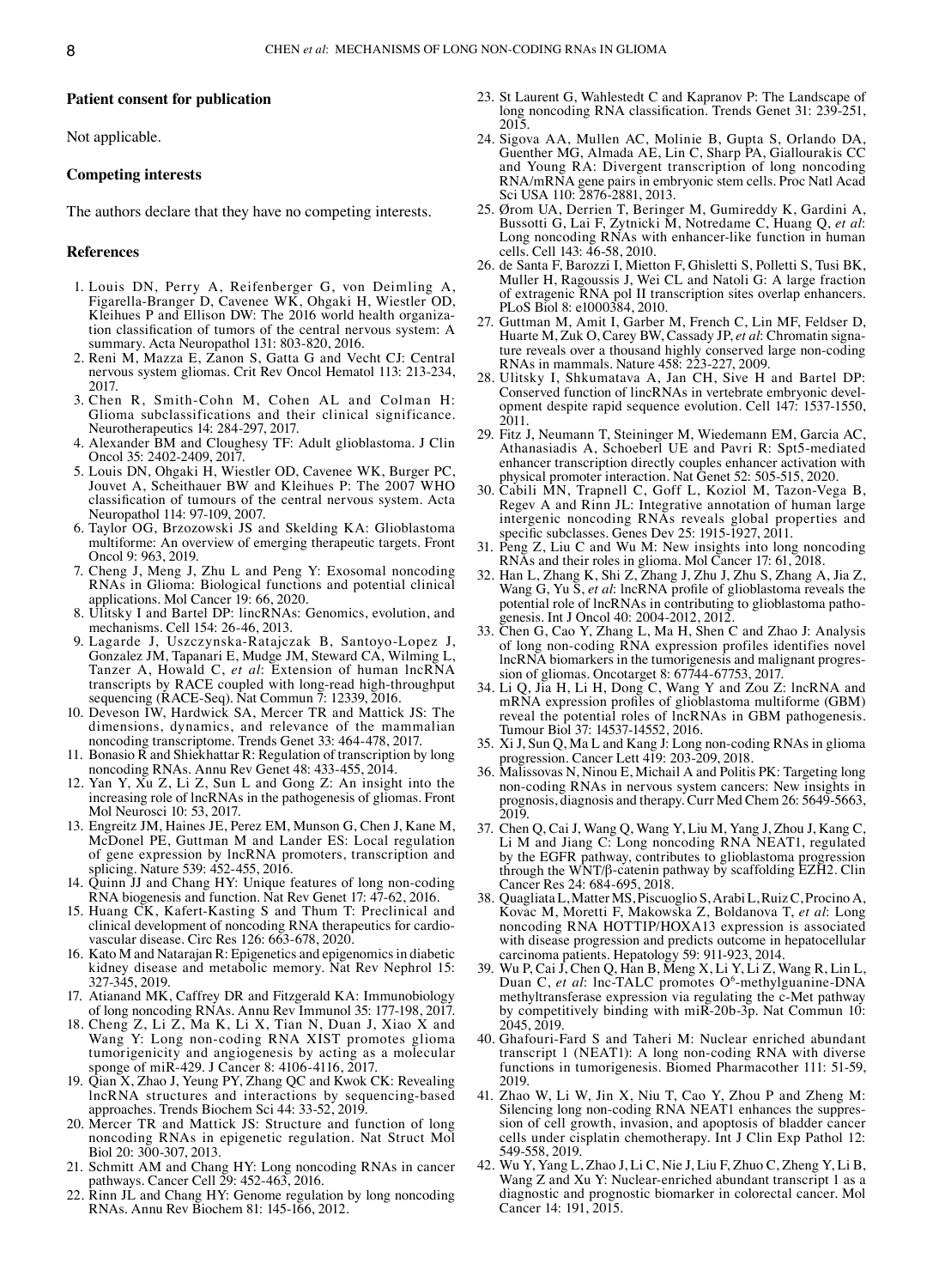- 43. Fujimoto A, Furuta M, Totoki Y, Tsunoda T, Kato M, Shiraishi Y, TanakaH, TaniguchiH, KawakamiY, UenoM, *etal*: Whole‑genome mutational landscape and characterization of noncoding and structural mutations in liver cancer. Nat Genet 48: 500‑509, 2016.
- 44. Jiang X, Zhou Y, Sun AJ and Xue JL: NEAT1 contributes to breast cancer progression through modulating miR‑448 and ZEB1. J Cell Physiol 233: 8558‑8566, 2018.
- 45. Jho EH, Zhang T, Domon C, Joo CK, Freund JN and Costantini F: Wnt/beta‑catenin/Tcf signaling induces the transcription of Axin2, a negative regulator of the signaling pathway. Mol Cell Biol 22: 1172-1183, 2002.
- 46. Tago K, Nakamura T, Nishita M, Hyodo J, Nagai S, Murata Y, Adachi S, Ohwada S, Morishita Y, Shibuya H and Akiyama T: Inhibition of Wnt signaling by ICAT, a novel beta-catenin-interacting protein. Genes Dev 14: 1741-1749, 2000.
- 47. Pandey GK, Mitra S, Subhash S, Hertwig F, Kanduri M, Mishra K, Fransson S, Ganeshram A, Mondal T, Bandaru S, *et al*: The risk-associated long noncoding RNA NBAT-1 controls neuroblastoma progression by regulating cell proliferation and neuronal differentiation. Cancer Cell 26: 722‑737, 2014.
- 48. Zhang F, Ruan X, Ma J, Liu X, Zheng J, Liu Y, Liu L, Shen S, Shao L, Wang D, *et al*: DGCR8/ZFAT‑AS1 promotes CDX2 transcription in a PRC2 complex‑dependent manner to facilitate the malignant biological behavior of glioma cells. Mol Ther 28: 613‑630, 2020.
- 49. de Klerk E and t Hoen PA: Alternative mRNA transcription, processing, and translation: Insights from RNA sequencing. Trends Genet 31: 128‑139, 2015.
- 50. Ong CT and Corces VG: Enhancer function: New insights into the regulation of tissue‑specific gene expression. Nat Rev Genet 12: 283-293, 2011.
- 51. Field A and Adelman K: Evaluating enhancer function and transcription. Annu Rev Biochem 89: 213‑234, 2020.
- 52. Kim T $\hat{K}$ , Hemberg M, Gray JM, Costa AM, Bear DM, Wu J, Harmin DA, Laptewicz M, Barbara‑Haley K, Kuersten S, *et al*: Widespread transcription at neuronal activity-regulated enhancers. Nature 465: 182‑187, 2010.
- 53. Mousavi K, Zare H, Dell'orso S, Grontved L, Gutierrez-Cruz G, Derfoul A, Hager GL and Sartorelli V: eRNAs promote transcription by establishing chromatin accessibility at defined genomic loci. Mol Cell 51: 606‑617, 2013.
- 54. Li W, Notani D, Ma Q, Tanasa B, Nunez E, Chen AY, Merkurjev D, Zhang J, Ohgi K, Song X, *et al*: Functional roles of enhancer RNAs for oestrogen‑dependent transcriptional activation. Nature 498: 516‑520, 2013.
- 55. Ørom UA, Derrien T, Guigo R and Shiekhattar R: Long noncoding RNAs as enhancers of gene expression. Cold Spring Harb Symp Quant Biol 75: 325‑331, 2010.
- 56. Dykes IM and Emanueli C: Transcriptional and post-transcriptional gene regulation by long non-coding RNA. Genomics Proteomics Bioinformatics 15: 177‑186, 2017.
- 57. Long Y, Wang X, Youmans DT and Cech TR: How do lncRNAs regulate transcription? Sci Adv 3: eaao2110, 2017.
- 58. Zovoilis A, Cifuentes‑Rojas C, Chu HP, Hernandez AJ and Lee JT: Destabilization of B2 RNA by EZH2 activates the stress response. Cell 167: 1788‑1802.e13, 2016.
- 59. Hernandez AJ, Zovoilis A, Cifuentes‑Rojas C, Han L, Bujisic B and Lee JT: B2 and ALU retrotransposons are self‑cleaving ribozymes whose activity is enhanced by EZH2. Proc Natl Acad Sci USA 117: 415‑425, 2020.
- 60. Espinoza CA, Allen TA, Hieb AR, Kugel JF and Goodrich JA: script synthesis. Nat Struct Mol Biol 11: 822-829, 2004.
- 61. Lambert SA, Jolma A, Campitelli LF, Das PK, Yin Y, Albu M, Chen X, Taipale J, Hughes TR and Weirauch MT: The human transcription factors. Cell 172: 650‑665, 2018.
- 62. Hudson WH and Ortlund EA: The structure, function and evolution of proteins that bind DNA and RNA. Nat Rev Mol Cell Biol 15: 749‑760, 2014.
- 63. Hung T, Wang Y, Lin MF, Koegel AK, Kotake Y, Grant GD, Horlings HM, Shah N, Umbricht C, Wang P, *et al*: Extensive and coordinated transcription of noncoding RNAs within cell-cycle promoters. Nat Genet 43: 621‑629, 2011.
- 64. Xu H, Zhao G, Zhang Y, Jiang H, Wang W, Zhao D, Yu H and Qi L: Long non-coding RNA PAXIP1-AS1 facilitates cell invasion and angiogenesis of glioma by recruiting transcription factor ETS1 to upregulate KIF14 expression. J Exp Clin Cancer Res 38: 486, 2019.
- 65. SchneiderC,KingRMandPhilipsonL:Genesspecifically expressed at growth arrest of mammalian cells. Cell 54: 787‑793, 1988.
- 66. Yuan J, Zhang N, Zheng Y, Chen YD, Liu J and Yang M: lncRNA GAS5 indel genetic polymorphism contributes to glioma risk through interfering binding of transcriptional factor TFAP2A. DNA Cell Biol 37: 750-757, 2018.
- 67. Qi X, Zhang DH, Wu N, Xiao JH, Wang X and Ma W: ceRNA in cancer: Possible functions and clinical implications. J Med Genet 52: 710-718, 2015.
- 68. Amirkhah R, Naderi‑Meshkin H, Shah JS, Dunne PD and Schmitz U: The intricate interplay between epigenetic events, alternative splicing and noncoding RNA deregulation in colorectal cancer. Cells 8: 929, 2019.
- 69. Zhang XZ, Liu H and Chen SR: Mechanisms of long non‑coding RNAs in cancers and their dynamic regulations. Cancers (Basel) 12: 1245, 2020.
- 70. Li Y, Yin Z, Fan J, Zhang S and Yang W: The roles of exosomal miRNAs and lncRNAs in lung diseases. Signal Transduct Target Ther 4: 47, 2019.
- 71. Salmena L, Poliseno L, Tay Y, Kats L and Pandolfi PP: A ceRNA hypothesis: The Rosetta Stone of a hidden RNA language? Cell 146: 353‑358, 2011.
- 72. Cesana M, Cacchiarelli D, Legnini I, Santini T, Sthandier O, Chinappi M, Tramontano A and Bozzoni I: A long noncoding RNA controls muscle differentiation by functioning as a competing endogenous RNA. Cell 147: 358‑369, 2011.
- 73. Sa L, Li Y, Zhao L, Liu Y, Wang P, Liu L, Li Z, Ma J, Cai H and Xue Y: The Role of HOTAIR/miR‑148b‑3p/USF1 on regulating the permeability of BTB. Front Mol Neurosci 10: 194, 2017
- 74. Qin N, Tong GF, Sun LW and Xu XL: Long noncoding RNA MEG3 suppresses glioma cell proliferation, migration, and invasion by acting as a competing endogenous RNA of miR‑19a. Oncol Res 25: 1471‑1478, 2017.
- 75. Li DX, Fei XR, Dong YF, Cheng CD, Yang Y, Deng XF, Huang HL, Niu WX, Zhou CX, Xia CY and Niu CS: The long non‑coding RNA CRNDE acts as a ceRNA and promotes glioma malignancy by preventing miR-136-5p-mediated downregulation of Bcl‑2 and Wnt2. Oncotarget 8: 88163‑88178, 2017.
- 76. Zhang X, Sun S, Pu JK, Tsang AC, Lee D, Man VO, Lui WM, Wong ST and Leung GK: Long non‑coding RNA expression profiles predict clinical phenotypes in glioma. Neurobiol Dis 48:  $1-8.2012$
- 77. Zheng J, Li XD, Wang P, Liu XB, Xue YX, Hu Y, Li Z, Li ZQ, Wang ZH and Liu YH: CRNDE affects the malignant biological characteristics of human glioma stem cells by negatively regulating miR‑186. Oncotarget 6: 25339‑25355, 2015.
- 78. Zheng J, Liu X, Wang P, Xue Y, Ma J, Qu C and Liu Y: CRNDE promotes malignant progression of glioma by attenuating miR‑384/PIWIL4/STAT3 axis. Mol Ther 24: 1199‑1215, 2016.
- 79. Brockdorff N, Bowness JS and Wei G: Progress toward understanding chromosome silencing by Xist RNA. Genes Dev 34: 733‑744, 2020.
- 80. Cheng Z, Luo C and Guo Z: lncRNA‑XIST/microRNA‑126 sponge mediates cell proliferation and glucose metabolism through the IRS1/PI3K/Akt pathway in glioma. J Cell Biochem 121: 2170‑2183, 2020.
- 81. Ule J and Blencowe BJ: Alternative splicing regulatory networks: Functions, mechanisms, and evolution. Mol Cell 76: 329‑345, 2019.
- 82. Shepard PJ and Hertel KJ: The SR protein family. Genome Biol 10: 242, 2009.
- 83. Blencowe BJ: Alternative splicing: New insights from global analyses. Cell 126: 37‑47, 2006.
- 84. Sun Y and Ma L: New insights into long non‑coding RNA MALAT1 in cancer and metastasis. Cancers (Basel) 11: 216, 2019.
- 85. Ji P, Diederichs S, Wang W, Böing S, Metzger R, Schneider PM, Tidow N, Brandt B, Buerger H, Bulk E, *et al*: MALAT‑1, a novel noncoding RNA, and thymosin beta4 predict metastasis and survival in early-stage non-small cell lung cancer. Oncogene 22: 8031‑8041, 2003.
- 86. Arun G and Spector DL: MALAT1 long non‑coding RNA and breast cancer. RNA Biol 16: 860‑863, 2019.
- 87. Chang J, Xu W, Du X and Hou J: MALAT1 silencing suppresses prostate cancer progression by upregulating miR-1 and downregulating KRAS. Onco Targets Ther 11: 3461‑3473, 2018.
- 88. Le L, Chen H, Gao Y, Wang YW, Zhang GQ, Pan SH, Ji L, Kong R, Wang G, Jia YH, *et al*: Long noncoding RNA MALAT1 promotes aggressive pancreatic cancer proliferation and metas‑ tasis via the stimulation of autophagy. Mol Cancer Ther 15: 2232‑2243, 2016.